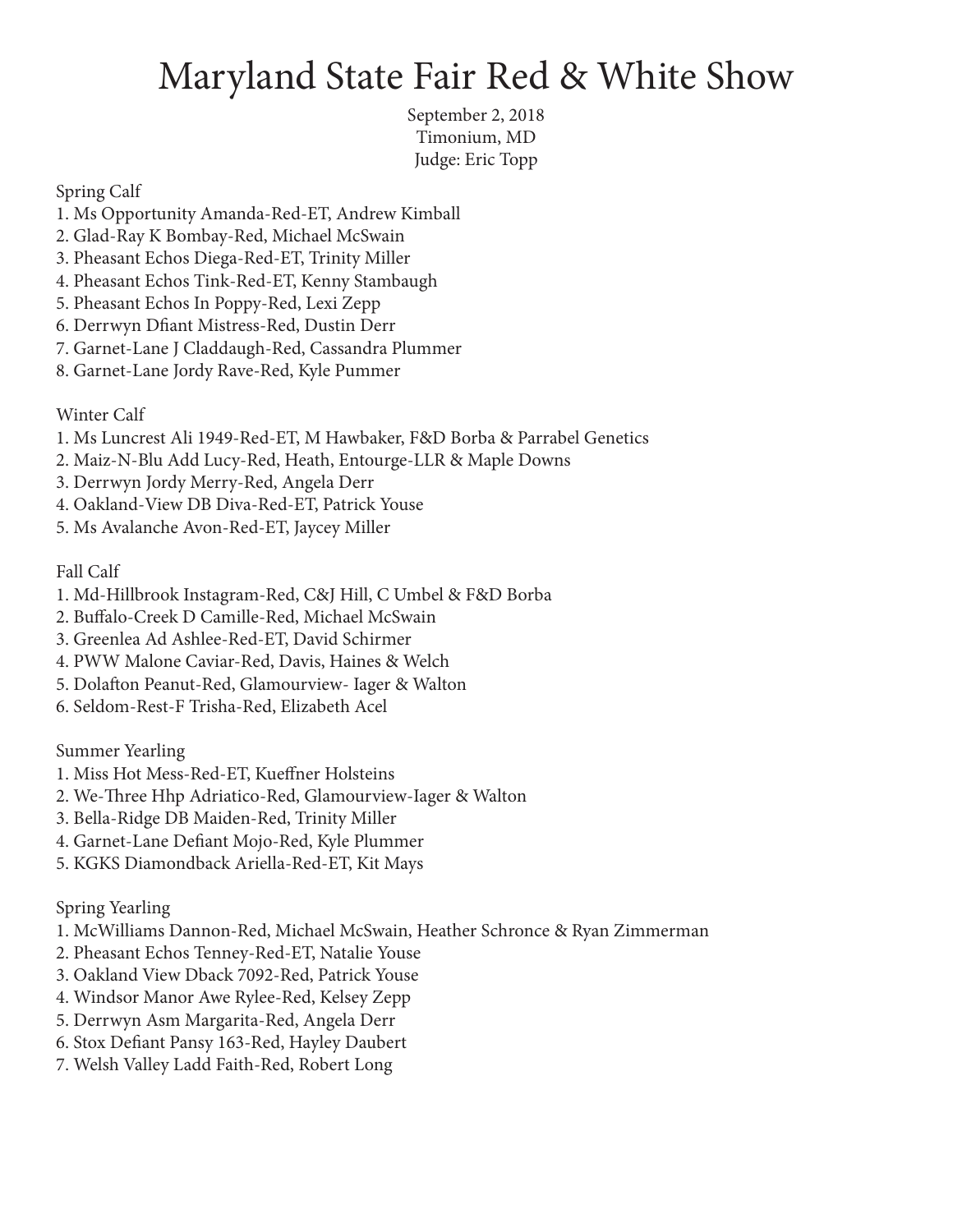Winter Yearling 1. Ms RV QM GV Dbak Nan-Red-ET, Glamourview-Iager & Walton 2. JOBO DB Maisie-Red-ET, Alisa Mercuro 3. Oakland View Legacy-Red-ET, Natalie Youse

Fall Yearling 1. Windsor-Manor Risky-Red, Bryce Zepp

Junior Champion- Ms Luncrest Ali 1949-Red-ET, M Hawbaker, F&D Borba & Parrabel Genetics Reserve Junior Champion- Md-Hillbrook Instagram-Red, C&J Hill, C Umbel & F&D Borba

Junior Best Three 1. Oakland-View 2. Dustin Derr

Junior Two Year Old 1. Pheasant Echos Tuvet-Red-ET, Patrick Youse 2. Savage-Leigh Mayelee-Red-ET, Savage-Leigh Farm & Matt & Kelli Welsh 3. Glad-Ray-K All That-Red-ET, Glad-Ray Farm 4. Garnet-Lane Moonshine-P-Red, Kyle Plummer

Senior Two Year old

- 1. Savage-Leigh Sugar-Red-ET, Andie Grace Welsh
- 2. Oakland-View Defnt 6632-Red, Patrick Youse
- 3. Clayholm Bozeman Milly-Red, Glamourview-Iager & Walton
- 4. Greenlea Okalif Car-Red-ET, Cassandra Plummer
- 5. Garnet-Lane Rainmaker-Red, Kyle Plummer

Junior Three Year Old

- 1. Midas-Touch Angel-Red, Emma Brenengan
- 2. Alrada Armani Fantasy-Red, Jordin Brown

Senior Three Year Old

- 1. SavageLee-TM Brita-Red-ET, Kendall Welsh
- 2. Md-Delight Add Reese-Red-ET, Gabe Dell
- 3. Co-Vista Windsor Millie-Red, Angela Derr

Four Year Old 1. Garnet-Lane LouP Macy-P-Red, Kyle Plummer

Senior & Grand Champion- SavageLee-TM Brita-Red-ET, Kendall Welsh Reserve Senior & Reserve Grand Champion- Midas-Touch Angel-Red, Emma Brenengan

Produce of Dam 1. Oakland-View 2. Dustin Derr